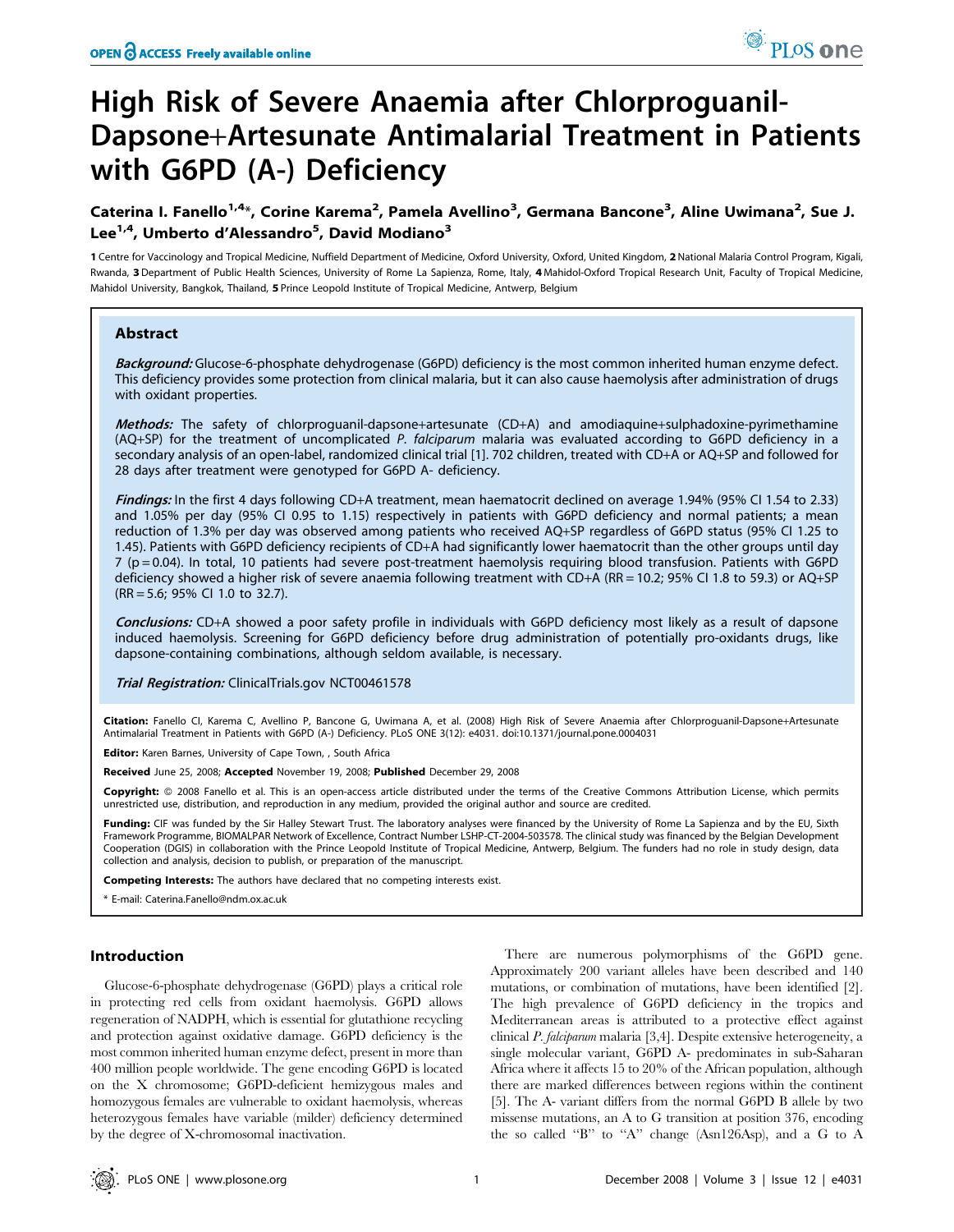transition at position 202, encoding the ''A-'' change (Val68Met). This additional mutation differentiates the "A-" allele with 12% enzymatic activity, from the "A" allele with 85% activity [6].

Acute haemolytic anaemia is the most frequent clinical manifestation associated with G6PD deficiency. This can be precipitated by foods or drugs with oxidant properties. The degree of drug-induced G6PD deficiency related haemolysis depends on a number of factors including the G6PD variant, the drug and dosage, and poorly characterised disease factors. Sulphonamides and sulphones are still widely used in tropical countries, and may cause haemolysis in patients with G6PD deficiency. Dapsone is used as a treatment of leprosy, some skin conditions, and more recently *Pneumocystic carinii* pneumonia [7]. It is used in combination with pyrimethamine, proguanil and chlorproguanil for malaria prophylaxis and malaria treatment. The most frequent adverse effects of dapsone are haematological. These include methaemoglobinaemia, haemolysis and anaemia, and less commonly agranulocytosis and idiosyncratic reactions (known as dapsone hypersensitivity syndrome). Patients with genetic deficiencies of enzymes involved in oxidant defences, such as G6PD or glutathione reductase, are more susceptible to haemolysis [7,8].

In 2005–2006 an open label, randomised clinical trial was carried out in Rwanda to evaluate the safety and efficacy of artesunate+chlorproguanil-dapsone and amodiaquine+sulphadoxine-pyrimethamine for the treatment of uncomplicated P. falciparum malaria in children [1].

We evaluated the safety profiles of these two antimalarial treatments according to G6PD deficiency.

#### Methods

#### Study design

The drug trial has been described in detail elsewhere [1]. Briefly, we tested efficacy and safety of chlorproguanil-dapsone coadministered with artesunate (CD+A), compared to amodiaquine combined with sulphadoxine-pyrimethamine (AQ+SP), for the treatment of uncomplicated P. falciparum malaria in Rwanda. The trial was open label; 800 patients, aged 6–59 months, with uncomplicated malaria were randomised to receive AQ+SP (400) or CD+A (400). Patients were hospitalized for 4 days, so that appropriate management, including blood transfusion, could be performed and followed–up weekly until day 28 after treatment. Clinical and parasitological outcomes were recorded according to WHO guidelines [9]. Only patients with Packed Cell Volumes (PCV; haematocrit)  $\geq$ 21% (corresponding to haemoglobin 7 g/dL) were included in the trial [10]. PCV was measured by microhaematocrit centrifugation each day during treatment and at each visit during follow-up. If necessary the measure was repeated twice a day. Blood was collected on Whatman filter paper for genotyping.

The initial protocol of the clinical study included an arm with CD alone, but this arm was discontinued because of the remarkably high number of failures observed at an early stage and thereafter patients were allocated to CD+A or AQ+SP only.

#### Drug administration

CD+A: CD was administered orally at doses of 2.0 mg/kg chlorproguanil and 2.5 mg/kg dapsone once daily for 3 days using commercial Lapdap® paediatric tablets containing 15 mg of chlorproguanil hydrochloride and 18.75 mg of dapsone (GlaxoSmithKline, Brentford, UK) together with artesunate 4 mg/kg/day for 3 days using 50 mg tablets (Sanofi-Aventis, Gentilly Cedex, France).

AQ+SP: AQ was administered orally at a dose of 10 mg/kg daily for 3 days and SP was co-administered at a dose of 25 mg/kg sulphadoxine plus 1.25 mg/kg pyrimethamine the first day.

AQ+SP and artesunate were both provided by Sanofi-Aventis (Gentilly-Cedex, France).

#### Definitions

A patient was defined as an Early Treatment Failure (ETF) if she/ he had any of the following: i) danger signs or severe malaria on days 1, 2 or 3 with parasitaemia; ii) parasite density at day 2 greater than at day 0; iii) parasitaemia on day 3 with axillary temperature  $\geq$  37.5°C and iv) parasite density at day 3 equal to or greater than 25% of that at day 0 [9]. A Serious Adverse Event was defined as any untoward medical occurrence that at any dose results in death, requires inpatient hospitalisation or prolongation of existing hospitalisation, results in persistent or significant disability/incapacity or is life-threatening.

#### Ethics

The clinical protocol of the original study was approved by the Ministry of Health of Rwanda, the ethical Committees of the London School of Hygiene and Tropical Medicine, London, UK, and the Prince Leopold Institute of Tropical Medicine, Antwerp, Belgium. As soon as the analyses of the blood samples were available, the families of children with G6PD deficiency were traced and informed by a medical doctor with a health worker. An explanatory health-card was given to the families which could be presented to hospital.

#### G6PD (A-) genotyping

DNA extraction from Whatman filter papers was performed using standard Chelex method [11]. The G6PD A- allele  $(202G \rightarrow A)$  has been characterized using the following primers: FOR 5'- CTG GCC AAG AAG AAG ATC TAC CC-3' and REV 5'- GAG AAA ACG CAG CAG AGC ACA G 3'. DNA  $(50-100 \text{ ng})$  was amplified in a total reaction volume of 30  $\mu$ l consisting of reaction buffer,  $2 \text{ mM } MgCl_2$ ,  $0.1 \text{ \mu mol }$  of each primer, 0.1 mM dNTPs each and 1 U of BioTaq DNA polymerase (Bioline). A touchdown program was used to prevent non-specific amplification; an initial denaturation step at  $95^{\circ}$ C for 5 min was followed by 14 cycles at  $95^{\circ}$ C for 40 s,  $68.5^{\circ}$ C for 40 s, and at  $72^{\circ}$ C for 40 s, with annealing temperature decreasing  $0.5^{\circ}$ C per cycle; the programme was completed by 23 additional cycles with annealing temperature  $61^{\circ}$ C and a final extension step at  $72^{\circ}$ C for 10 min. Amplified fragments were digested with NlaIII (NEBiolabs) restriction enzyme at  $37^{\circ}$ C for 4 hours and analysed with 2.5% MetaPhor (Cambrex) gel electrophoresis.

#### Statistical analysis

Data were double-entered using Microsoft Access 2003 and validated using Epi Info 3.3.2 (CDC, Atlanta, GA, USA). All analyses were performed using STATA statistical analysis software package version 10.0 (StataCorp., College Station, TX, USA).

Patients were categorised into four groups for comparison: AQ+SP G6PD (B) (without G6PD deficiency), AQ+SP G6PD (A-) (with G6PD deficiency), CD+A G6PD (B) (without G6PD deficiency) and CD+A G6PD (A-) (with G6PD deficiency). Homozygous females and hemizygous males were considered as patients with G6PD deficiency. We also conducted a sensitivity analysis including the heterozygous G6PD females in the group of patients with G6PD deficiency.

Continuous data with a normal distribution were compared using ANOVA and the non-parametric Kruskal-Wallis test was used to analyse continuous data with a skewed distribution. Proportions were compared using chi-squared or Fisher's exact test.

The overall fractional reduction in haematocrit was defined as the difference between the patient's lowest level of haematocrit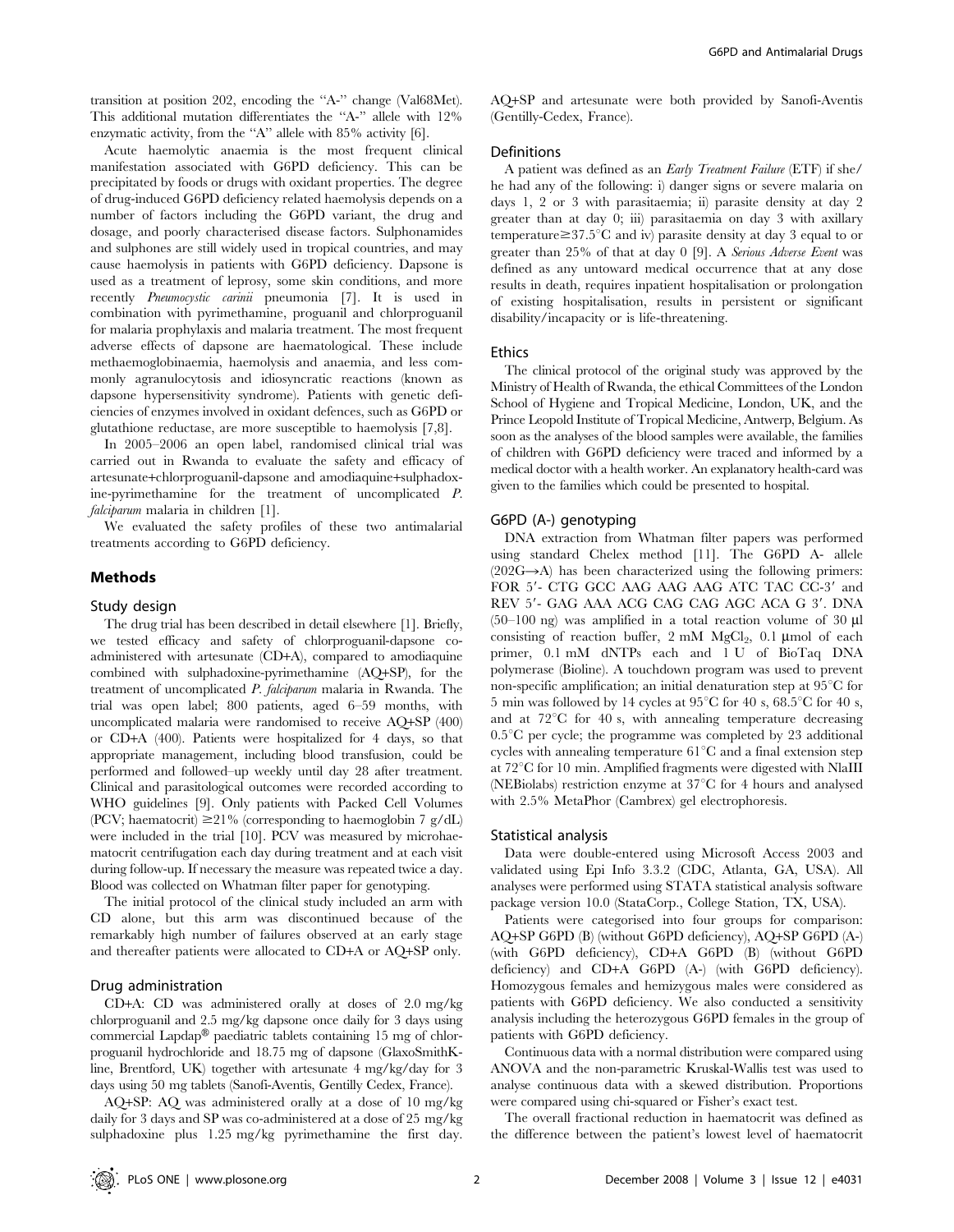Table 1. G6PD (A-) frequency according to sex and treatment (AQ+SP: amodiaquine+sulphadoxine-pyrimethamine; CD+A chlorproguanil-dapsone+artesunate).

|                                    | $CD+A$ | $AQ + SP$ | <b>Total</b> |
|------------------------------------|--------|-----------|--------------|
| <b>Boys</b>                        |        |           |              |
| Hemizygous                         | 18     | 16        | 34           |
| Normal                             | 162    | 158       | 320          |
| Total                              | 180    | 174       | 354          |
| G6PD (A-) % frequency              | 10.0   | 9.2       | 9.6          |
| Girls                              |        |           |              |
| Heterozygous                       | 23     | 21        | 44           |
| Homozygous                         | 3      | 1         | 4            |
| Normal                             | 137    | 163       | 300          |
| Total                              | 163    | 185       | 348          |
| G6PD (A-) % frequency <sup>a</sup> | 8.9    | 6.22      | 7.5          |

<sup>a</sup> Comparison between boys and girls  $p = 0.3$ .

doi:10.1371/journal.pone.0004031.t001

and that at baseline (i.e., pre-treatment) divided by the haematocrit at baseline. The fractional reduction from day 0 to day 3 was calculated in a similar manner.

The differences in the rate of decline in haematocrit levels from day 0 to day 3 were assessed in a separate model from the rate of recovery from day 7 to day 28. For each model, a regression line was fit for each patient and differences between groups as well as within group variation were adjusted for using random effects. The models were also adjusted for parasitaemia and temperature at presentation. The Odds Ratios (OR) and Risk Ratios (RR) were calculated with 95% Confidence Intervals (95% CI) using a 2 sided Fisher's exact test.

## Results

In the original study 792 children were studied of whom 702 were successfully genotyped for the G6PD variant A- (at position 202). For the remaining patients (10.3% in the AQ+SP arm and 14.2% in the CD+A arm;  $p = 0.1$ ) samples were not received or DNA extraction was not successful. The total G6PD allelic frequency in the study population was 9.6% in the males (34

hemizygous subjects and 320 normal subjects) and 7.5% in the females (44 heterozygous and 4 homozygous females and 300 normal subjects),  $p = 0.3$  (Table 1). The PCV at baseline (pretreatment) was comparable between G6PD hemizygous and homozygous children (median PCV = 32%, range 23–39), G6PD heterozygous children (median PCV = 33%, range 25–38) and normal children (median PCV = 33%, range 21–46). Demographic and clinical characteristics pre-treatment were also similar in the four defined groups: AQ+SP G6PD (B), AQ+SP G6PD (A-), CD+A G6PD (B) and CD+A G6PD (A-) (all  $p>0.1$ ; Table 2).

## Haematocrit changes in relation to drug treatment and G6PD genotype with the heterozygous females considered as normal subjects

Univariate analysis. Between day 1 and 3 the mean PCV decreased in all four groups. After day 7, mean PCV increased steadily in all groups (Figure 1). The largest overall mean (SD) fractional reduction was observed in the CD+A G6PD (A-) group (Table 3). The proportion of patients whose PCV fell below 20 and 25% was also significantly higher in the CD+A G6PD (A-) group when compared with all other groups; when all other patients were combined into one group, the odds of a severe reduction in the haematocrit (defined as the proportion of patients whose PCV fell below 20%) was 9 times more likely to occur in patients with G6PD deficiency recipients of CD+A (OR = 9.2, 95% CI 2.8 to  $30.2, p<0.001$ .

The mean fractional reduction (SD) from day 0 to day 3 was also highest in the CD+A G6PD (A-) group: 19.8% (12.5) compared with 12.0% (10.6) in the AQ+SP G6PD (B) group, 11.6% (9.34) in the AQ+SP G6PD (A-) group and 10.0% (9.26) in the CD+A G6PD  $(B)$  group (p $\leq 0.001$ ).

Multivariate analysis. Between day 0 and day 3 compared with patients in the AQ+SP G6PD (B) group, those in the CD+A G6PD (A-) group had a significantly higher rate of decline in PCV, after adjustment for (log) parasitaemia and temperature at day 0  $(p = 0.04)$ ; whereas PCV levels declined at the same rate in the AQ+SP G6PD (A-) group and CD+A G6PD (B) group when compared with patients in the AQ+SP G6PD (B) group ( $p = 0.79$ and  $p = 0.56$ , respectively). In the first 4 days, haematocrit declined, on average, 1.3% per day for all patients who received AQ+SP treatment, regardless of G6PD status (95% CI 1.25 to 1.45). For patients in the CD+A G6PD (B) group, haematocrit levels declined, on average, 1.05% per day (95% CI 0.95 to 1.15)

Table 2. Demographic and clinical characteristics of children at enrolment according to treatment (AQ+SP: amodiaquine+sulphadoxine-pyrimethamine; CD+A chlorproguanil-dapsone+artesunate) and presence of the G6PD (A-) deficiency allele (hemizygous males, homozygous and heterozygous females).

| Demography and clinical characteristics        | $AO+SP$ G6PD(B)           | $AO+SP$ G6PD(A-)          | $CD+A G6PD(B)$            | $CD+A G6PD(A-)$           |
|------------------------------------------------|---------------------------|---------------------------|---------------------------|---------------------------|
| Female:Male                                    | 163:158                   | 22:16                     | 137:162                   | 26:18                     |
| Mean age in months (SD)                        | 28.3 (14.1)               | 31.9 (14.3)               | 29.0 (14.9)               | 30.1 (14.0)               |
| Mean weight in kg (SD)                         | 11.0(2.5)                 | 11.8(2.6)                 | 11.2(2.4)                 | 11.0(2.2)                 |
| Mean temperature °C (SD)                       | 38.5(1.3)                 | 38.4 (1.5)                | 38.5(1.3)                 | 38.9 (1.2)                |
| Axillary temperature $\geq$ 37.5°C (%)         | 230/321 (71.7)            | 26/38 (68.4)              | 221/299 (73.9)            | 35/44 (79.6)              |
| Geometric mean asexual P.falciparum/uL (95%CI) | 22262.8 (19697.6-25162.0) | 28158.0 (19348.4-40978.6) | 22731.5 (19860.0-26018.2) | 26808.5 (18950.4-37925.0) |
| Median PCV (range)                             | $33(22-43)$               | $34(23-39)$               | $33(21-46)$               | $31(23-38)$               |
| Splenomegaly (%)                               | 2/321(0.6)                | 0/38                      | 4/295 (1.34)              | 0/44                      |
| Hepatomegaly (%)                               | 0                         | 0                         | $\mathbf 0$               | $\mathbf{0}$              |

doi:10.1371/journal.pone.0004031.t002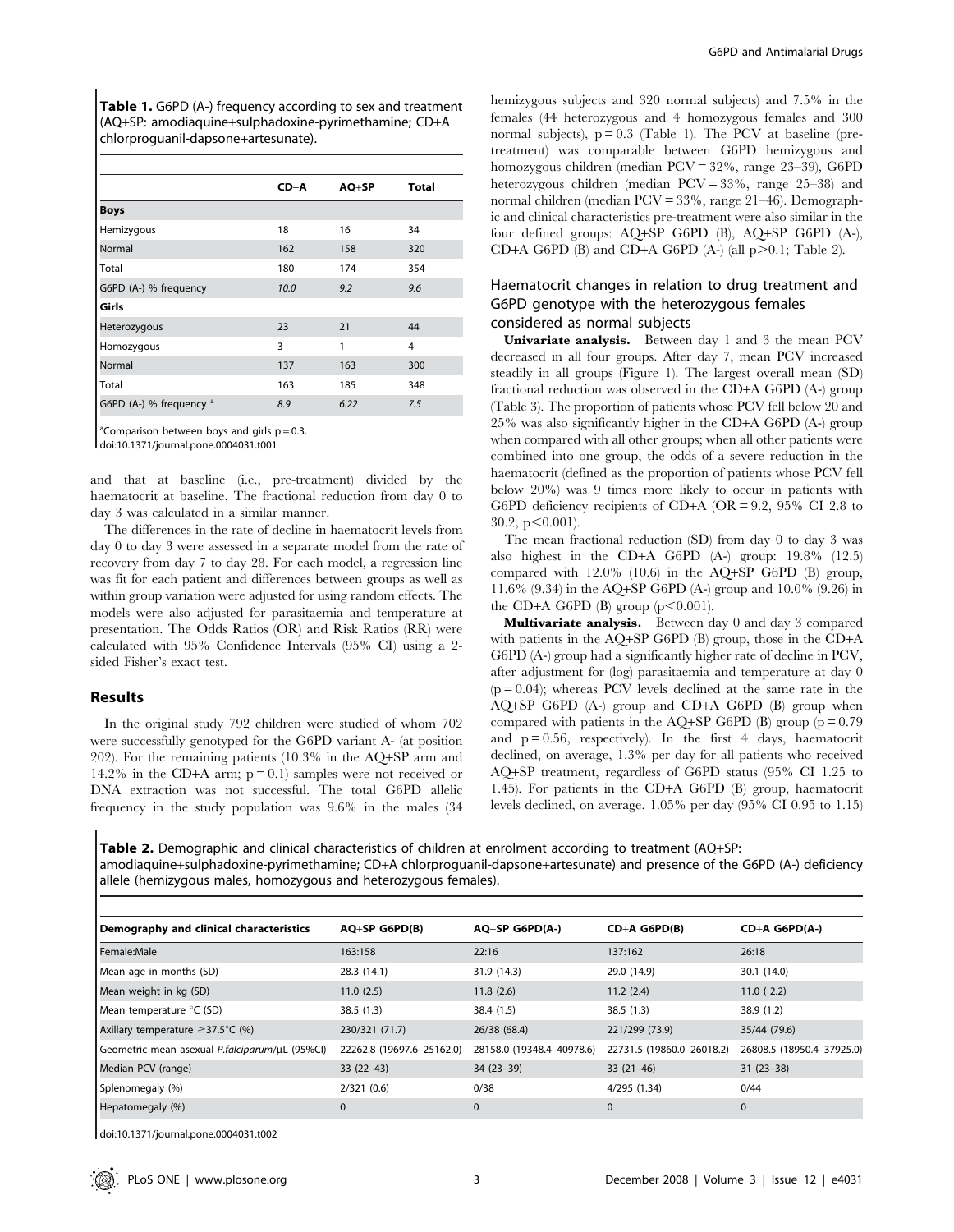



Table 3. Mean fractional reduction ( $\pm$ SD) in PCV according to treatment group (AQ+SP: amodiaquine+sulphadoxinepyrimethamine; CD+A: chlorproguanil-dapsone+artesunate), G6PD status (deficient: hemizygous males and homozygous females) and proportion of patients whose PCV fell below 20 and 25%.

| Group             | n   | <b>Fractional reduction (SD)</b> | No. with PCV below 20% $(%)^b$ | No. with PCV below 25% (%) |
|-------------------|-----|----------------------------------|--------------------------------|----------------------------|
| $CD+A G6PD (B)$   | 322 | 14.4(7.9)                        | 7(2.2)                         | 71(22.0)                   |
| $CD+A G6PD (A-)$  | 21  | 22.3 (11.8)                      | 4(19.0)                        | 10 (47.6)                  |
| $AQ+SP G6PD (B)$  | 342 | 16.4(9.3)                        | 9(2.6)                         | 93 (27.2)                  |
| $AQ+SP G6PD (A-)$ | 17  | 15.1(9.4)                        | 1(5.9)                         | 4(23.5)                    |
|                   |     | $p = 0.0001$                     | $p = 0.005$                    | $p = 0.05$                 |

b<br>Besults by gender: CD+A G6PD (B) 5 girls and 2 boys; CD+A G6PD, 4 boys; AQ+SP G6PD (B) 1 girl and 8 boys; AQ+SP G6PD (A-) 1 girl. doi:10.1371/journal.pone.0004031.t003

whereas in the CD+A G6PD (A-) group, the mean haematocrit decline was greater, 1.94% per day (95% CI 1.54 to 2.33).

From day seven, the haematocrit increased steadily in all groups. The rate of increase per day was similar (0.24%) for all patients treated with AQ+SP regardless of G6PD status (95% CI 0.22 to 0.25) and after adjustment for (log) parasitaemia at day 0. Haematocrit levels for patients in the CD+A (B) group increased 0.27% per day (95% CI 0.26 to 0.29) and 0.35% per day (95% CI 0.28 to 0.42) in patients in the CD+A G6PD (A-) group.

## Sensitivity analysis with heterozygous females considered as deficient subject

When we included the heterozygous females in the deficient groups the findings remained the same. At day one after treatment the haematocrit was lower than at baseline, but still comparable in the four groups  $(p=0.12)$ ; after day 1 the reduction was again greater in patients in the CD+A G6PD (A-) group, which had a significantly lower mean PCV at days 2 and 3 ( $p = 0.01$  and  $p<0.001$  respectively). After day 7, results were identical.

In the multivariate analysis, those in the CD+A G6PD (A-) group had a significantly higher rate of decline in PCV compared with patients in the AQ+SP G6PD (B) group,  $(p = 0.004)$  after adjustment for (log) parasitaemia and temperature day 0; whereas PCV levels in the AQ+SP G6PD (A-) group and CD+A G6PD (B) group declined at the same rate when compared with patients in the AQ+SP normal group ( $p = 0.99$  and  $p = 0.34$  respectively). From day 7, results were also comparable: the rate of increase per

day was similar for all patients treated with AQ+SP regardless of G6PD status ( $p = 0.28$ ) and both CD+A G6PD (A-) and G6PD (B) patients had a higher increase compared to AQ+SP G6PD (B) patients  $(p<0.001)$  after adjustment for  $(log)$  parasitaemia at baseline.

## Blood transfusions

During the study 12 patients had a rapid fall of the haematocrit with other danger signs or severe malaria on days 1, 2 or 3 with parasitaemia (general danger signs of severe illness were defined as: inability to drink or breastfeed; vomiting; recent history of convulsions; lethargy or unconsciousness and inability to sit or stand up). Nine of those received a blood transfusion within four days of recruitment along with parenteral quinine and other supportive therapies (table 4). Four patients (3 G6PD hemizygous males and 1 non-deficient female) were treated with CD+A and 5 other patients (1 homozygous and 1 heterozygous female and 3 normal subjects males) that received a blood transfusion were treated with AQ+SP. Another patient, G6PD (B) treated with CD+A, required a blood transfusion at day 14. He was diagnosed with a concomitant disease and treated accordingly.

Those cases were classified as Early Treatment Failures (apart from the patient who developed severe anaemia at day 14) with possible Serious Adverse Events as clinically it was not possible to distinguish whether the haemolysis was a consequence of the malaria infection only or also drug related. It is possible that the poor efficacy of AQ+SP, which resulted in a higher number of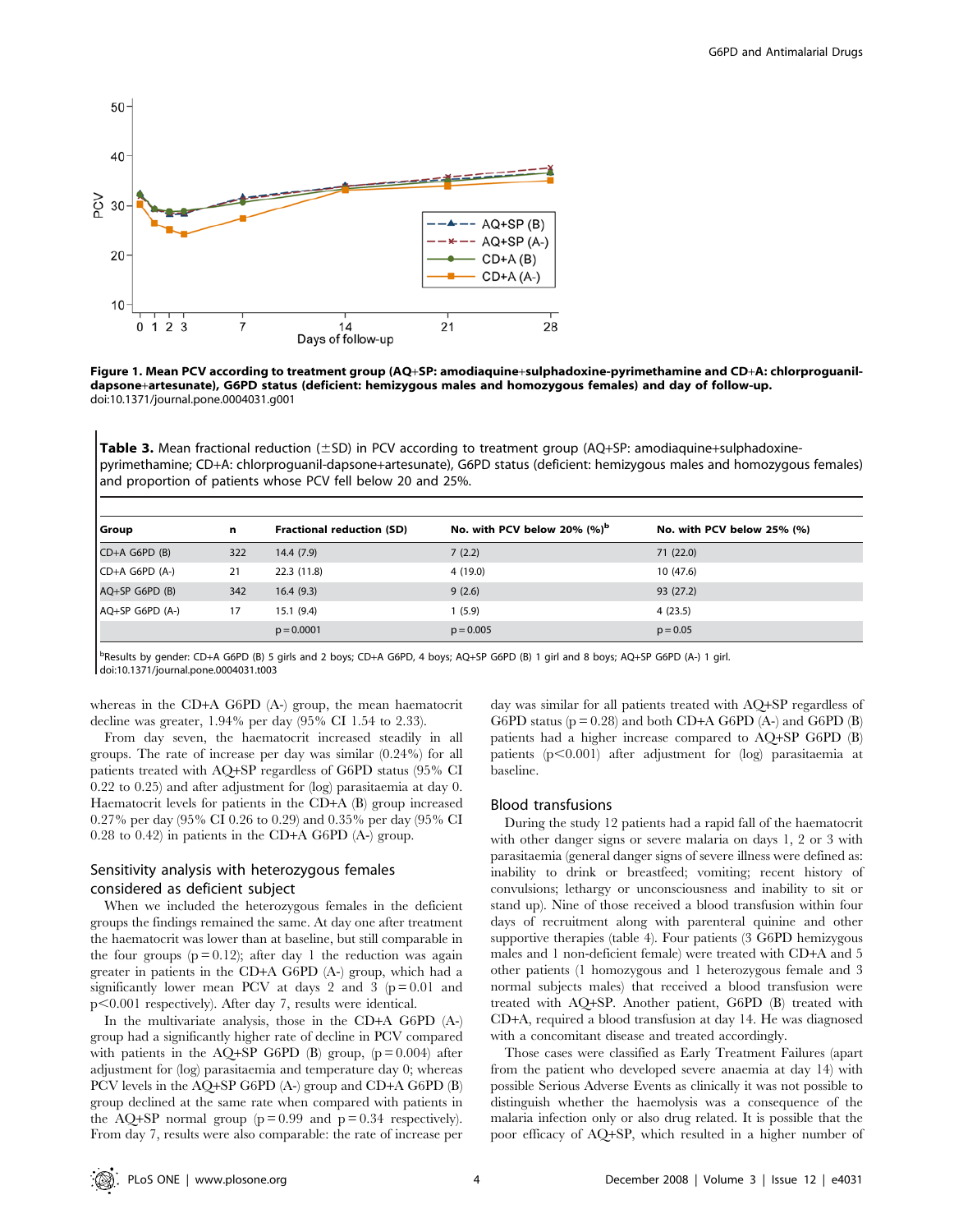Table 4. Relative Risk (95% CI) of receiving a blood transfusion according to G6PD status following treatment with chlorproguanildapsone+artesunate (CD+A) or amodiaquine+sulphadoxine-pyrimethamine (AQ+SP).

|                                                   | $CD+A$            | $AQ+SP$           | <b>TOTAL</b>         |  |  |
|---------------------------------------------------|-------------------|-------------------|----------------------|--|--|
| No. receiving blood transfusion                   |                   |                   |                      |  |  |
| Normal                                            | $2^c/299$         | 3/321             | 5/620                |  |  |
| Heterozygous girls                                | 0/23              | 1/21              | 1/44                 |  |  |
| Homozygous girls                                  | 0/3               | 1/1               | 1/4                  |  |  |
| Hemizygous boys                                   | 3/18              | 0/16              | 3/34                 |  |  |
| Relative Risk                                     |                   |                   |                      |  |  |
| Normal                                            |                   |                   |                      |  |  |
| Hemizygous boys                                   | 24.9 (4.4, 139.8) | Not Applicable    | 10.9 (2.7, 43.9)     |  |  |
| Hemizygous boys+homozygous girls                  | 21.4 (3.8, 120.9) | $6.3$ (0.7, 57.4) | $13.1$ $(3.7, 46.6)$ |  |  |
| Hemizygous boys+homozygous and heterozygous girls | 10.2 (1.8, 59.3)  | 5.6(1.0, 32.7)    | $7.6$ $(2.2, 25.6)$  |  |  |

COne patient G6PD (B) was transfused at day 14 for a concomitant disease. Results excluding this case are: RR 49.8 (5.5, 455.5), RR 42.7 (4.6, 393.1) and RR 20.4 (2.2, 191.7), for hemizygous boys, hemizygous boys+homozygous girls, and hemizygous boys+homozygous girls+heterozygous girls, respectively. doi:10.1371/journal.pone.0004031.t004

Early Treatment Failures compared to CD+A treatment [1], contributed to the need for a blood transfusion.

As mentioned in the methods, at the beginning of the trial 41 patients were allocated to CD alone; data from this arm were not included in the efficacy analysis [1] nor are they included in the present analysis. It is however worth mentioning that 2 patients in this group, a G6PD (A-) hemizygous male and a non-deficient male were transfused within 48 hrs.

Overall the risk of receiving a blood transfusion was about 7.6 times higher in G6PD (A-) patients, including heterozygous girls, (95% CI 2.2 to 25.6) compared to G6PD (B) patients regardless of the antimalarial treatment (Table 4). If we consider the risk in relation to the drug administered, G6PD (A-) individuals treated with CD+A had a Risk Ratio of 10.2 compared to G6PD (B) individuals (95% CI 1.8 to 59.3), whereas G6PD (A-) individuals treated with AQ+SP had a Risk Ratio of 5.6 (95% CI 1.0 to 32.7) compared with G6PD (B) individuals treated with the same drug.

#### White Blood Cell analysis

The median WBC count was similar in the treatment groups at recruitment and at each day of the follow-up, 7, 14, 21 and 28 (all  $p>0.1$ ; data not shown).

## Discussion

Malaria is a major cause of anaemia in tropical areas. In this study, conducted in a high transmission area, the haematocrit fell during acute malaria. This initial reduction was independent of the treatment received. Malaria causes anaemia through haemolysis of parasitized erythrocytes, accelerated clearance of uninfected erythrocytes, impaired compensation for this loss by bone marrow dyserythropoeisis and haemolysis due to oxidative stress [12]. Haemolysis may be exacerbated by some antimalarial drug treatment. In the present study, G6PD hemizygous and homozygous Rwandan children with uncomplicated P. falciparum malaria treated with CD+A experienced an estimated decline in haematocrit of nearly 2% per day (equivalent to about 0.7 g/ dL) compared with 1% per day in patients who received AQ+SP, regardless of G6PD status.

The significantly steeper decline in haematocrit in G6PD-deficient children treated with CD+A is most likely to have resulted from the use of sulphone dapsone and its metabolite hydroxylamine.

Artesunate may cause a temporary suppression of reticulocytosis which does not translate into anaemia, but would not explain the differential effect in G6PD-deficient subjects. Wootton et al., [13] tested CD alone or in combination with different doses of artesunate. Although the study was not powered to conduct a formal comparison of safety between treatments, the safety profile of CD, including the haematological effects, did not appear to be influenced by the artesunate dose. General use of dapsone is limited because of adverse haematological reactions, particularly in subjects with G6PD deficiency. The life span of erythrocytes is reduced when the drug is taken, to a degree related to the dose and length of exposure and is more evident in persons with G6PD deficiency [7,8,14,15]. Although haematological toxicity is normally dose-dependent, even at low daily dosage can cause serious adverse events. For the treatment of leprosy dapsone has been used at 1–2 mg/kg per day in children, but there is limited experience (or not documented) in children under five and in leprosy patients with G6PD deficiency. In our study 2.3–4.7 mg/kg CD once daily for 3 days was associated with increased haemolysis and a greater risk of transfusion in children with G6PD deficiency.

By the end of the 28 day follow-up the haematocrit of most patients, with or without G6PD deficiency, recovered to normal levels. Drug induced haemolysis is self-limiting in individuals with G6PD deficiency because only older red cells are destroyed during drug challenge as these are the cells which are most enzyme deficient, whereas newly produced erythrocytes have nearly normal levels of G6PD which enables them to resist drug-induced destruction [8].

In total, 10 patients had severe post-treatment haemolysis requiring blood transfusion and the risk of receiving a blood transfusion was higher in subjects with G6PD deficiency recipients of CD+A.

In this trial we recruited children with a PCV $\geq$ 21%; we hospitalized and carefully monitored them for the whole administration of the drug, transfusing blood when necessary. Under normal conditions these children would have received the treatment at the health centre or the drug would have been self-administered at home with the consequent risk of life threatening haemolysis.

In heterozygous females, the degree of deficiency is determined by the outcome of X-chromosomal inactivation and on average they have less severe clinical manifestations, although some develop severe acute haemolytic anaemia. In fact one heterozygous subject in this trial needed a blood transfusion.